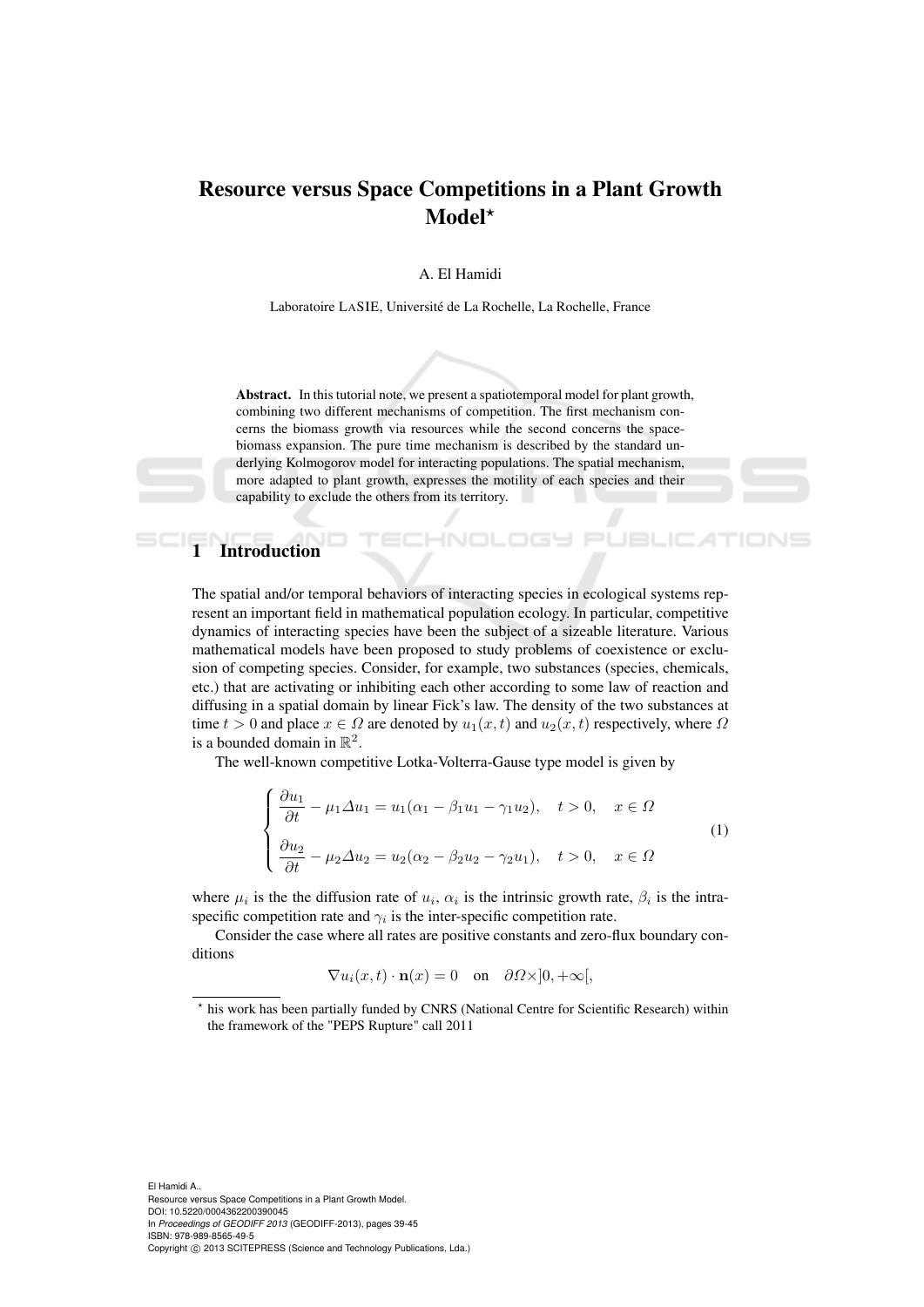where  $n(x)$  is the unit outward pointing normal at the point x to the boundary  $\partial\Omega$  of Ω. The initial conditions are

$$
u_i(x, 0) \ge 0
$$
, for every  $x \in \Omega$ .

It is well-known that stable attractors of (1) should be equilibrium solutions. This implies that solutions of (1) become spatially homogeneous asymptotically, that is, stable equilibrium solutions of the pure dynamical system associated to (1)

$$
\begin{cases}\nu_1'(t) = u_1(\alpha_1 - \beta_1 u_1 - \gamma_1 u_2), & t > 0, \\
u_2'(t) = u_2(\alpha_2 - \beta_2 u_2 - \gamma_2 u_1), & t > 0,\n\end{cases}
$$
\n(2)

If the two species  $u_1$  and  $u_2$  are (ecologically) strongly competing, that is

 $\beta_1$ 



$$
\begin{cases}\n\frac{\partial u_1}{\partial t} - \Delta[(\mu_1 + au_2)u_1] = u_1(\alpha_1 - \beta_1 u_1 - \gamma_1 u_2), & t > 0, \quad x \in \Omega \\
\frac{\partial u_2}{\partial t} - \Delta[(\mu_2 + bu_1)u_2] = u_2(\alpha_2 - \beta_2 u_2 - \gamma_2 u_1), & t > 0, \quad x \in \Omega\n\end{cases}
$$
\n(3)

where  $a, b$  stand for the cross-diffusion pressures and are nonnegative constants.

In what follows, we will present a model without cross-diffusions where the authors [9] show that species with strong spatial competition can lead to their coexistence. Indeed, the strong spatial competitions give rise to degenerate diffusions which guarantee patterns formation and thus coexistence.

On the other hand, it is well known that System (2) has 4 equilibrium points:

$$
(u_1, v_1) = (0, 0), (u_2, v_2) = \left(\frac{\alpha_1}{\beta_1}, 0\right), (u_3, v_3) = \left(0, \frac{\alpha_2}{\beta_2}\right),
$$
  

$$
(u_4, v_4) = \left(\frac{\alpha_2\gamma_1 - \alpha_1\beta_2}{\gamma_1\gamma_2 - \beta_1\beta_2}, \frac{\alpha_1\gamma_2 - \alpha_2\beta_1}{\gamma_1\gamma_2 - \beta_1\beta_2}\right).
$$
 Also, 4 situations of interest hold true, in terms of the inter-specific competitions  $\gamma_1$  and  $\gamma_2$ :

(i)  $\frac{\gamma_1}{\beta_2} < \frac{\alpha_1}{\alpha_2} < \frac{\beta_1}{\gamma_2}$  (moderate competitions  $\implies$  coexistence of populations)

- (ii)  $\frac{\beta_1}{\gamma_2} < \frac{\alpha_1}{\alpha_2} < \frac{\gamma_1}{\beta_2}$  (strong competitions  $\implies$  extinction of the initially disadvantaged one)
- (iii)  $\frac{\alpha_1}{\alpha_2} > \frac{\beta_1}{\gamma_2}$  and  $\frac{\alpha_1}{\alpha_2} > \frac{\gamma_1}{\beta_2}$  (strong vs weak competition  $\implies$  extinction of the weak one)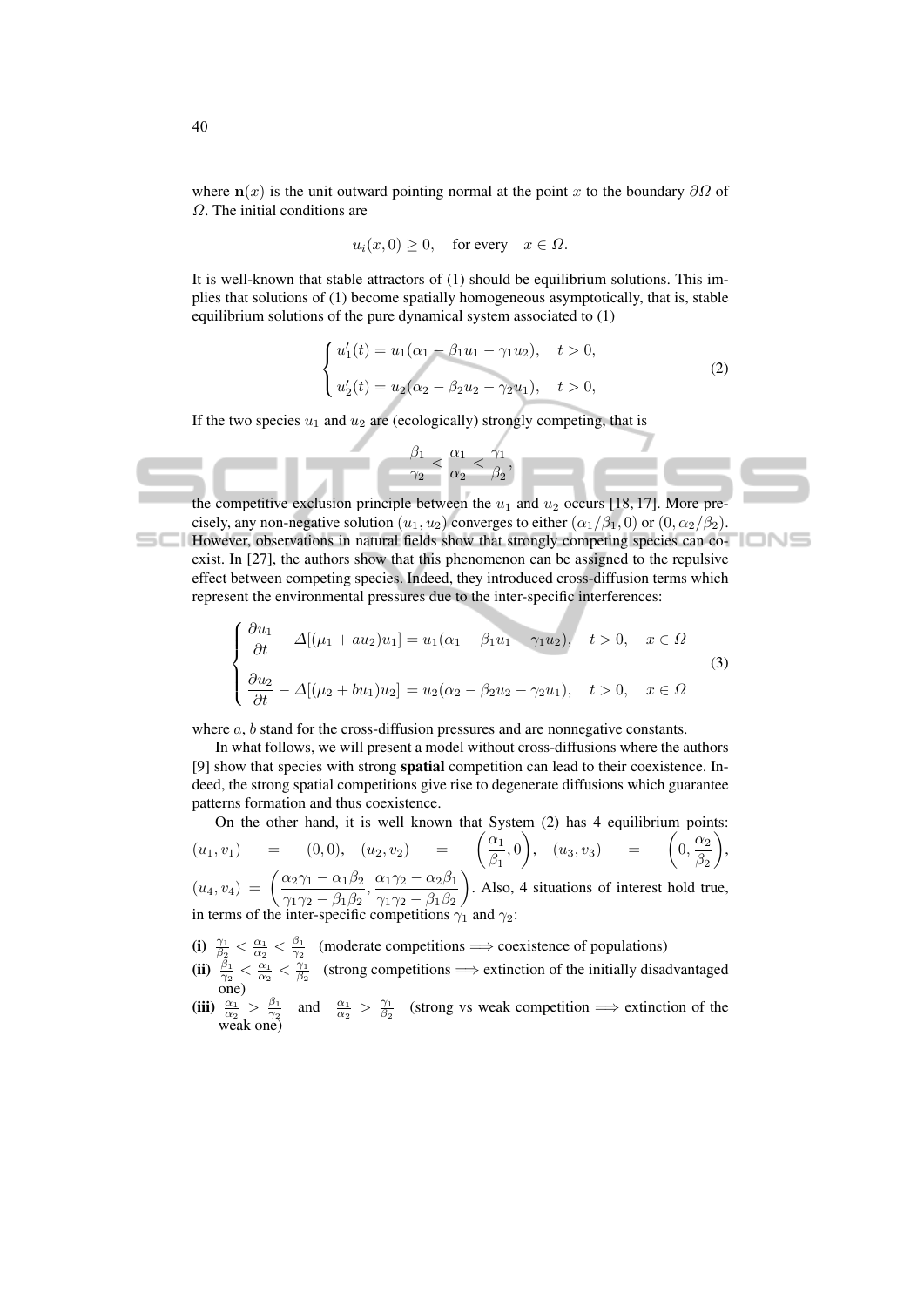

(iv)  $\frac{\alpha_1}{\alpha_2} < \frac{\beta_1}{\gamma_2}$ <br>weak one) and  $\frac{\alpha_1}{\alpha_2}$  $\,<$  $\frac{\gamma_1}{\beta_2}$ (weak vs strong competition  $\implies$  extinction of the

Notice that in all cases, the steady point  $(0, 0)$  is linearly unstable. Let us describe the (linear) nature of the other steady states. In case (i),  $(u_2, v_2)$  and  $(u_3, v_3)$  are saddle points and  $(u_4, v_4)$  is asymptotically stable. In case (ii),  $(u_2, v_2)$  and  $(u_3, v_3)$  are stable and  $(u_4, v_4)$  is a saddle point.

On the other hand, we will see that the spatial competitions lead to similar situations, linking the spatial and the time biomass competitions. In the best of our knowledge, this fact is new and deserves more theoretical and numerical studies.

## 2 Spatial Competitions: Diffusion Degeneracy and Coexistence

In what follows, we present a simple pde's model, without cross diffusions, that allows coexistence and patterns formation, even for strongly competitive populations.

Consider the pde's system

$$
\begin{cases}\n\frac{\partial u_1}{\partial t} - \operatorname{div}(\mu_1(u_2)\nabla u_1) = u_1(\alpha_1 - \beta_1 u_1 - \gamma_1 u_2), & t > 0, \quad x \in \Omega, \\
\frac{\partial u_2}{\partial t} - \operatorname{div}(\mu_2(u_1)\nabla u_2) = u_2(\alpha_2 - \beta_2 u_2 - \gamma_2 u_1), & t > 0, \quad x \in \Omega.\n\end{cases}
$$
\n(4)

For a given parameter  $\eta_1 \geq 0$ , assume that

$$
\mu_1(u_2) > 0
$$
 if  $0 \le u_2 \le \eta_1$  and  $\mu_1(u_2) = 0$  if  $u_2 > \eta_1$ .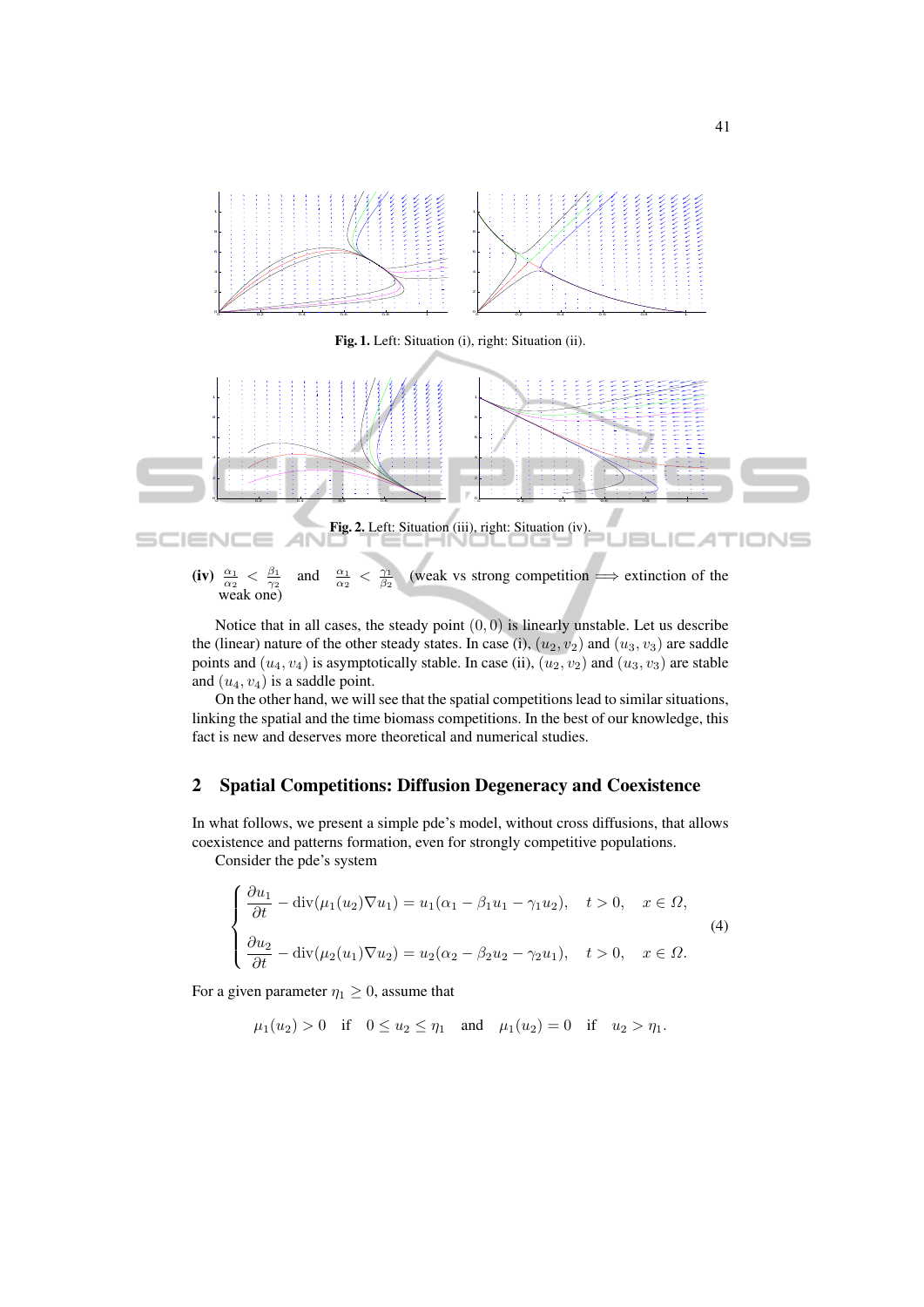This system is degenerated because at least one diffusion term is not positive. In this situation, species  $u_1$  can not diffuse in locations where  $u_2 > \eta_1$  and diffuses with the rate  $\mu_1(u_2) > 0$  wherever  $0 \le u_2 \le \eta_1$ . The parameter  $\eta_1$  can be thus interpreted as the ability of species  $u_2$  to resist to the species  $u_1$  intrusion; that is, if  $\eta_1$  is small then the exclusion ability of the species  $u_2$  is large and vice versa. We expect that this kind of degenerated diffusion can allow patterns formation without the presence of crossdiffusion terms.

We will show that the role of  $\eta_1$  in space competition is similar to that of  $\gamma_1$ , in resources competition. More precisely, for simplicity, consider the degenerated system

$$
\begin{cases}\n\frac{\partial u_1}{\partial t} - \operatorname{div}(\mu(u_2)\nabla u_1) = u_1(\alpha_1 - \beta_1 u_1 - \gamma_1 u_2), & t > 0, \quad x \in \Omega \\
\frac{\partial u_2}{\partial t} - \operatorname{div}(\mu(u_1)\nabla u_2) = u_2(\alpha_2 - \beta_2 u_2 - \gamma_2 u_1), & t > 0, \quad x \in \Omega\n\end{cases}
$$
\n
$$
\mu(s) > 0 \quad \text{if} \quad 0 \le s \le \eta \quad \text{and} \quad \mu(s) = 0 \quad \text{if} \quad s > \eta.
$$
\n(5)

'IONS

where

The carrying capacity of the species  $u_1$  and  $u_2$  respectively  $K_1 := \alpha_1/\beta_1$  and  $K_2$  $\alpha_2/\beta_2$ , that is, the biomass  $u_1$  satisfies the inequality  $0 \le u_1(x,t) \le K_1$  for every  $\Box$   $(x, t) \in \Omega \times [0, +\infty[$ , provided that the initial condition  $u_1(\cdot, 0)$  satisfies the same condition:  $0 \le u_1(x, 0) \le K_1$ , for every  $x \in \Omega$ . This fact is due to the positivity of the diffusion  $\mu$  and the Kolmogorov structure of the system (5). Similar properties can be cited about the biomass  $u_2$ .

In this special case, 4 situations of interest linking the spatial competition

- Infinite Spatial Competition:  $\eta = 0$ . In this situation,  $u_1$  and  $u_2$  can not coexist in the same locations. In particular,  $u_1$  and  $u_2$  can not coexist in locations where  $u_1(x, 0) > 0$  or  $u(x, 0) > 0$ .
- Strong Spatial Competition:  $0 < \eta < \min\{K_1, K_2\}$ . In this situation,  $u_1$  and  $u_2$  can coexist but only in subdomains where the initial conditions satisfy:  $0 \leq$  $u_1(x, 0) \leq \eta$  or  $0 \leq u_2(x, 0) \leq \eta$ .
- Weak Spatial Competition:  $\eta > \max\{K_1, K_2\}$ . In this situation, the system behaves as a non-degenerated one and the presence of diffusions does not impact the linear stability of equilibrium points of (2). The exclusion principle takes place, if at least one inter-specific competition rate is large (See Figure 3).
- Moderate Spatial Competition:  $\min\{K_1, K_2\} < \eta < \max\{K_1, K_2\}$ . In this situation, the species with the greatest carrying capacity, that is,  $u_1$  if  $K > K_2$  or  $u_2$  if  $K_1 < K_2$ , will be present alone in locations where its density exceeds  $\eta$  and miscibility can occur elsewhere.

In the following, we present two simulations corresponding to the system (5) with homogeneous Neumann boundary conditions on  $\partial\Omega$ ,

$$
\mu_1(u_2) \nabla u_1 \cdot \mathbf{n} = \mu_2(u_1) \nabla u_2 \cdot \mathbf{n} = 0 \text{ on } [0, +\infty[\times \partial \Omega].
$$

The nonlinear diffusion coefficient is the truncation function

$$
\mu(s) = C \exp\left(\frac{\eta^2}{s^2 - \eta^2}\right), \text{ if } 0 \le s < \eta \quad \text{and} \quad \mu(s) = 0, \text{ if } s \ge \eta > 0.
$$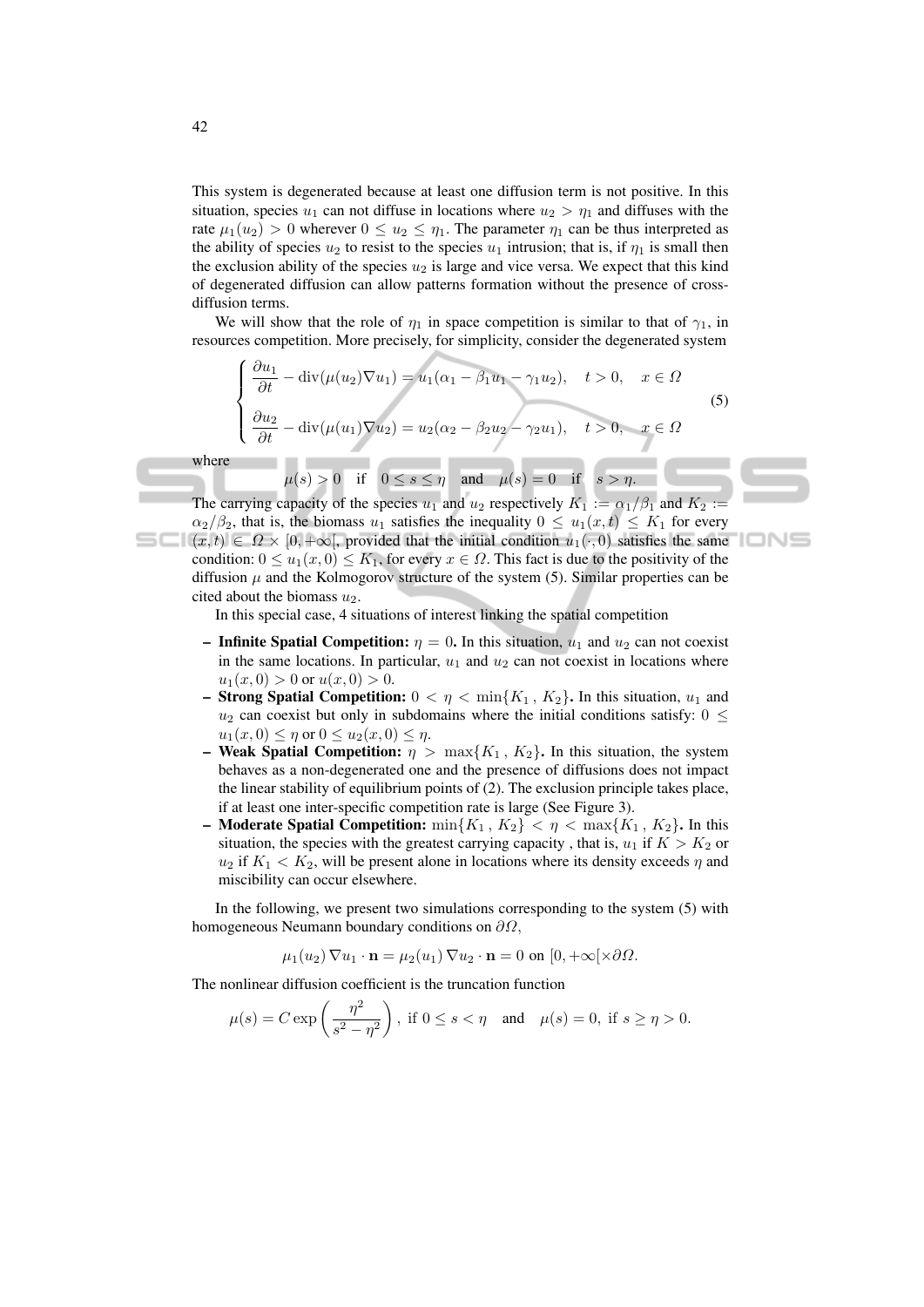We set  $C = \exp(1)$  and hence  $0 \leq \mu(s) \leq 1$ . The parameters in the temporal dynamical system (2) are such that the second species  $u_2$  has a competitive advantage on the first species, i.e unique stable equilibrium point

$$
(u_1 = 0, u_2 = \frac{\alpha_2}{\beta_2} > 0)
$$

with

$$
\alpha_1 = 1, \ \alpha_2 = 1.3, \ \beta_1 = 1.2, \ \beta_2 = 0.8, \ \gamma_1 = 3., \ \gamma_2 = 1.1.
$$

We focus ourselves on two situations: the *weak spatial competition* and the *weak spatial competition* cases. We test the competitive advantage of space exclusion that corresponds to  $\eta \ll 1$  by comparing to the situation with quasi uniform diffusion  $\eta \gg$ 1.

The initial condition for the benchmark problem is a collection of well separated sharp bell function

$$
\exp\left[-\frac{\text{dist}((x,y),M_j)}{\nu}\right],
$$

that plays the role of initial "seeds of population density", centered on a set of points  $M_i$  - see Figure 3 and 4 at  $T = 0$ . We use a similar number of "seeds" for both species.

The numerical implementation is straightforward. We use a regular Cartesian grid with a second order finite volume approximation in space and a second order Crank-Nicolson implicit time stepping.

When we run the simulation, we observe at early time the diffusion process that represents plant colonization. After some time, we start to see some interaction with narrow fronts layers where both species compete. This boundary layer that separates the species is more or less diffused depending on how small is the  $\nu$  value.

In these figures we use the following convention: the space invaded by the first species (respt. the second species) is marked by black label (respt. red label). The simulation exhibit then nice pattern formation for each species.

In the figures area where density is above 0.5 is indicated by circles 'o', while the area with lower concentration in the interval  $(0.1, 0.5)$  is indicated by dots '.'. This helps to visualize area where the first species is strongly dominant, i.e red circle zone, areas where the second species diffuses every where black dot point area, and overlapping zone where competition occurs.

As expected, for weak spatial competition, i.e  $\eta \gg 1$ , the most competitive species  $(0, \alpha_2/\beta_2)$  wipe out the other one that goes to extinction, that is, weak competition has no effect on the stability of uniform equilibrium points.

However, for strong spatial competition, i.e  $\eta \ll 1$ , the stability of the uniform equilibrium point  $(0, \alpha_2/\beta_2)$  can be modified by the strong spatial competition, which leads sometimes to coexistence between strong competitive populations.

Eventually for infinite spatial competition, i.e  $\eta = 0$ , the less competitive species will always survive, and perhaps get most of the field thanks to its initial fast space invasion. In particular, the linear stability of equilibria is completely modified by this *infinite spatial competition*.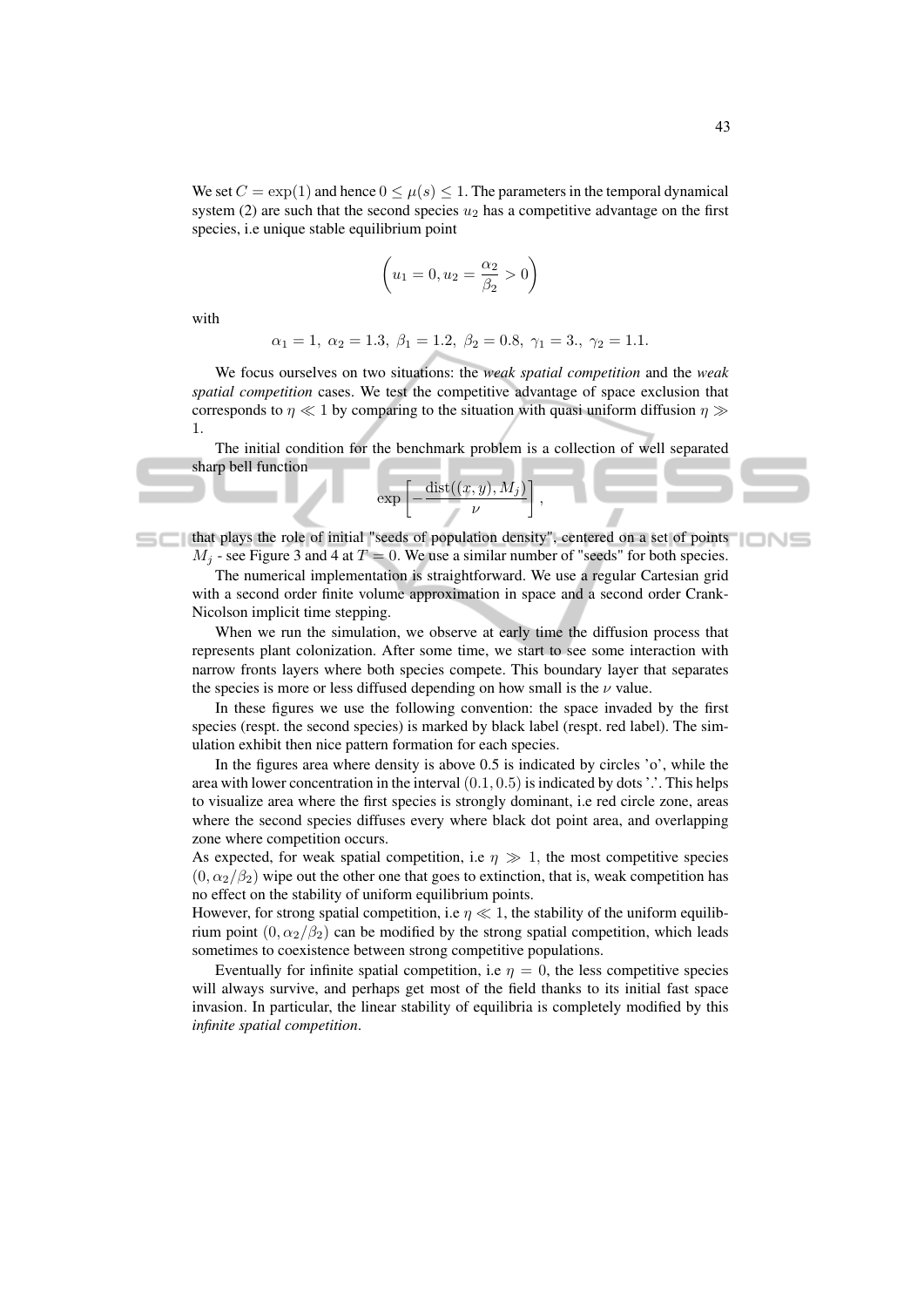

Fig. 4. Two species system with strong spatial competition  $\eta = 0.1$ ,  $K_1 = 1/1.2$  and  $K_2 =$  $1.3/0.8.$ 

## References

- 1. H. Amann, Nonhomogeneous linear and quadilinear elliptic and parabolic boundary value problems. Function Spaces,Differential Operators and Nonlinear Analysis. H.J. Schmeisser, H. Triebel (editors), Teubner, Stuttgart, Leipzig. (1993), 9-126.
- 2. R. Aris, The mathematical theory of diffusion and reaction in permeable catalysts. Vol. I: The theory of the steady state. Oxford University Press. XVI, (1975).
- 3. F. Brauer, C. Castillo-Chavez, Mathematical Models in Population Biology and Epidemiology. Springer Verlag, Texts in applied mathematics 40, (2000)
- 4. S. N. Busenberg, C. C. Travis, Epidemic models with spatial spread due to population migration. J. Math. Biol. 16 (1983), 181 – 198.